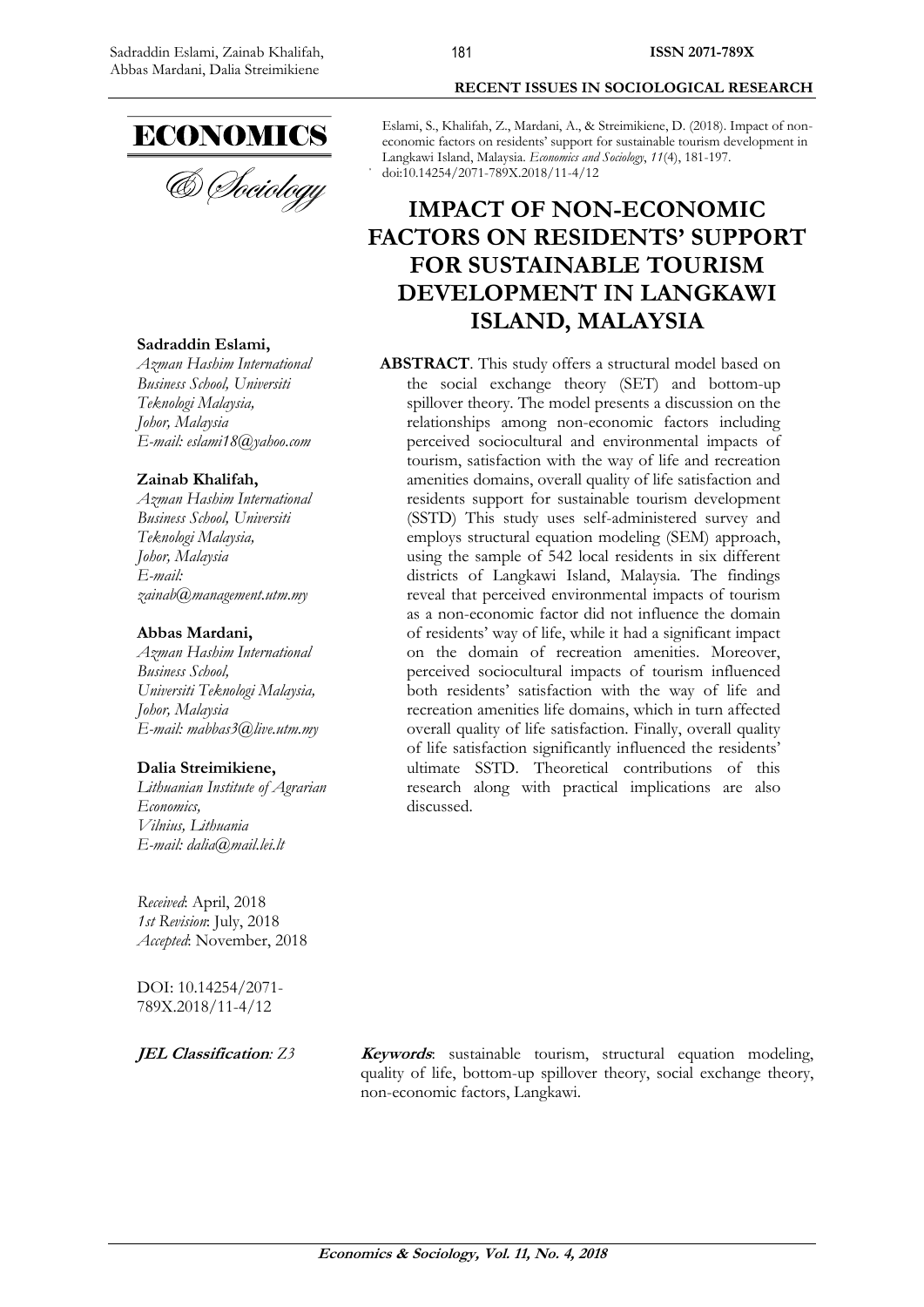# **Introduction**

Sustainable tourism (ST) is a major focus in the debate on environmentally integrated tourism development and it is a form of tourism which is based on the principles of sustainable development, (UNEP/WTO, 2005; Butler, 1999; Mowforth & Munt, 2003; Nunkoo & Ramkissoon, 2011b; Strielkowski, 2017). The World Tourism Organization (WTO, 1998, p. 21) defines sustainable tourism development as meeting the needs of present tourists and host regions while protecting and enhancing opportunities for the future. It is envisaged as leading to the management of all resources in such a way that economic, social and aesthetic needs can be fulfilled while maintaining cultural integrity, essential ecological processes, biological diversity, and life support systems.

Since in developing countries, tourism industry is often one of the most effective and significant economic elements as compared to the other traditional sectors (Kibicho, 2004; Chen, Wang & Xu, 2017), itis considered to be a resource-intensive industry for which varied categories of resources are utilized, thus it needs to be accountable in terms of sustainability at both local and global scales (Kot, 2018; Pjerotic, 2017). A community that plans and uses tourism as an alternative means of strengthening its economic development must develop sustainable tourism to meet the needs and demands of its residents (Puczko & Ratz, 2000; Lee, 2013). However, such a development is difficult without participation and support of the community residents and there is little clarity as to how best to resolve this problem (Fallon & Kriwoken, 2003; Waligo & Hawkins, 2013; Nicholas, Thapa, & Ko, 2009; Huong & Lee, 2017).

Studies report that for a destination to have a successful tourism industry; it needs to meet or even surpass the expectations of visitors and should further be perceived as creating more benefits to local residents than costs (Ap, 1992; Gursoy & Rutherford, 2004; Ribeiro, Valle, & Silva, 2013; Strielkowski, 2018). These factors (costs/benefits of tourism) and several other factors (Androniceanu, 2017; Niemczyk, 2015) such as community involvement (Lee, 2013), residents' place image (Stylidis et al., 2014), economic dependence (Chen and Chen, 2010), place identity (Chen, Wang & Xu, 2017) substantially influence residents' support for tourism development (Perdue, Long, & Allen, 1990; Nunkoo & Ramkissoon, 2011a; Egresi & Kara, 2016; Luekveerawattana, 2018). Accordingly, understanding and examining various related anticipants of residents' support for sustainable tourism development (SSTD) can help to promote it because communities can assess these precedents to predict the level of support by their residents (Tovar & Lockwood, 2008; Vargas-Sanchez, Plaza-Mejia, & Porras-Bueno, 2009; Huong & Lee, 2017).

Literature shows that factors which influence local community's support for tourism development have been studied quite broadly (Northcote & Macbeth, 2005; Chen & Chen, 2010; Hanafiah, Jamaluddin, & Zulkifly, 2013; Huong & Lee, 2017). Nonetheless, to date no studies have theoretically integrated a conceptual model to empirically study and discuss the relationship between the residents' perceptions of non-economic factors alone and their support for sustainable tourism development (SSTD) in the context of island environment.

Researchers state that while utilitarian economics disregards tourism effects of noneconomic benefits, social exchange theory (SET) advises that in a tourist destination, residents not only consider economic benefits but also, they reflect on non-economic benefits and factors of tourism presence in their community (Jun, Pongsata & Noh, 2016). As a result, understanding what kind of the perceptions residents have about the impacts of tourism and their level of support for its development, is considered vital for the planning of sustainable tourism development (Ritchie & Inkari, 2006; Gursoy, Chi, & Dyer, 2010; Stylidis & Terzidou, 2014; Huong & Lee, 2017).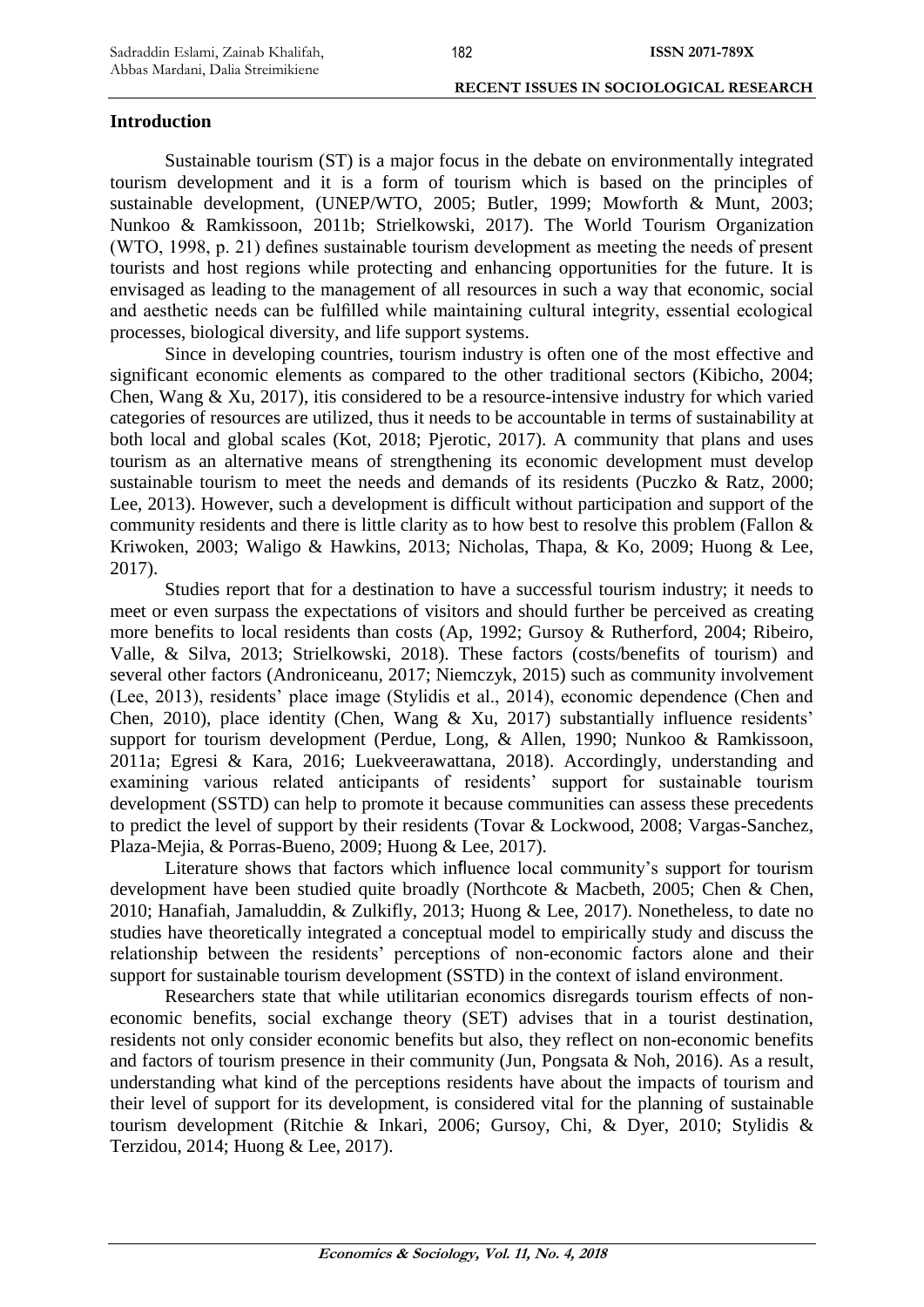Therefore, building on the previous modelling attempts, based on the social exchange theory and bottom up spill-over theory; the purpose of this study is to develop the existing tourism support models by examining the residents' perceptions of non-economic factors (perceived environmental, sociocultural impacts of tourism, satisfaction with non-material life domains and overall quality of life) towards SSTD in the case of Langkawi Island, Malaysia.

183

### **1. Theoretical background and hypotheses development**

The following section describes the theories and constructs applied in the proposed model of study and the hypothesized relationships (see Fig. 1).

According to literature, SET is a dominated framework in evaluating residents' perceptions regarding support for tourism (Nunkoo & Ramkissoon, 2012; Nunkoo & So, 2016; Strzelecka*et al.*, 2017). The theory proposes that, those residents who perceive more benefits of tourism development in their community as compared with its costs, tend to support tourism and get involved more in an exchange interaction to gain value of it (Ko & Stewart, 2002; Gursoy, Chi, & Dyer, 2009; Nunkoo & Ramkissoon, 2011b). Wang and Pfister (2008) argue that benefits can be considered as value, and they further note that in an exchange process, economic as well as non-economic value domains are important and may influence an attitude to tourism. Such a view is also shared by Homans (1961) who argues that exchange theory is based on the premise that social interaction is based not only on exchange of activity on tangible but also on intangibles, reinforcing the need for researchers to consider the non-economic value domains in the interaction process. Although studies that have adopted SET to explain the relationship between benefits derived from the industry and support for tourism remain popular in the literature (Andereck *et al*., 2005; Jurowski, Uysal, & Williams, 1997; McGehee & Andereck, 2004; Strzelecka *et al.*, 2017), they appear to provide an understanding more on the economic value areas with a neglect of the immaterial ones.



Figure 1. Proposed conceptual framework of residents' support for sustainable tourism development

The other fundamental theory applied in this study is bottom-up spillover theory to support and elaborate quality of life construct under which various life domains and subdomains (i.e. economic, non-economic, etc.) are categorized (Woo, Kim, & Uysal, 2015). In an attempt to contribute to the literature, researchers have discussed the importance of quality of life satisfaction towards support for tourism development, recommending that there is a connection between residents' quality of life and their support for tourism development;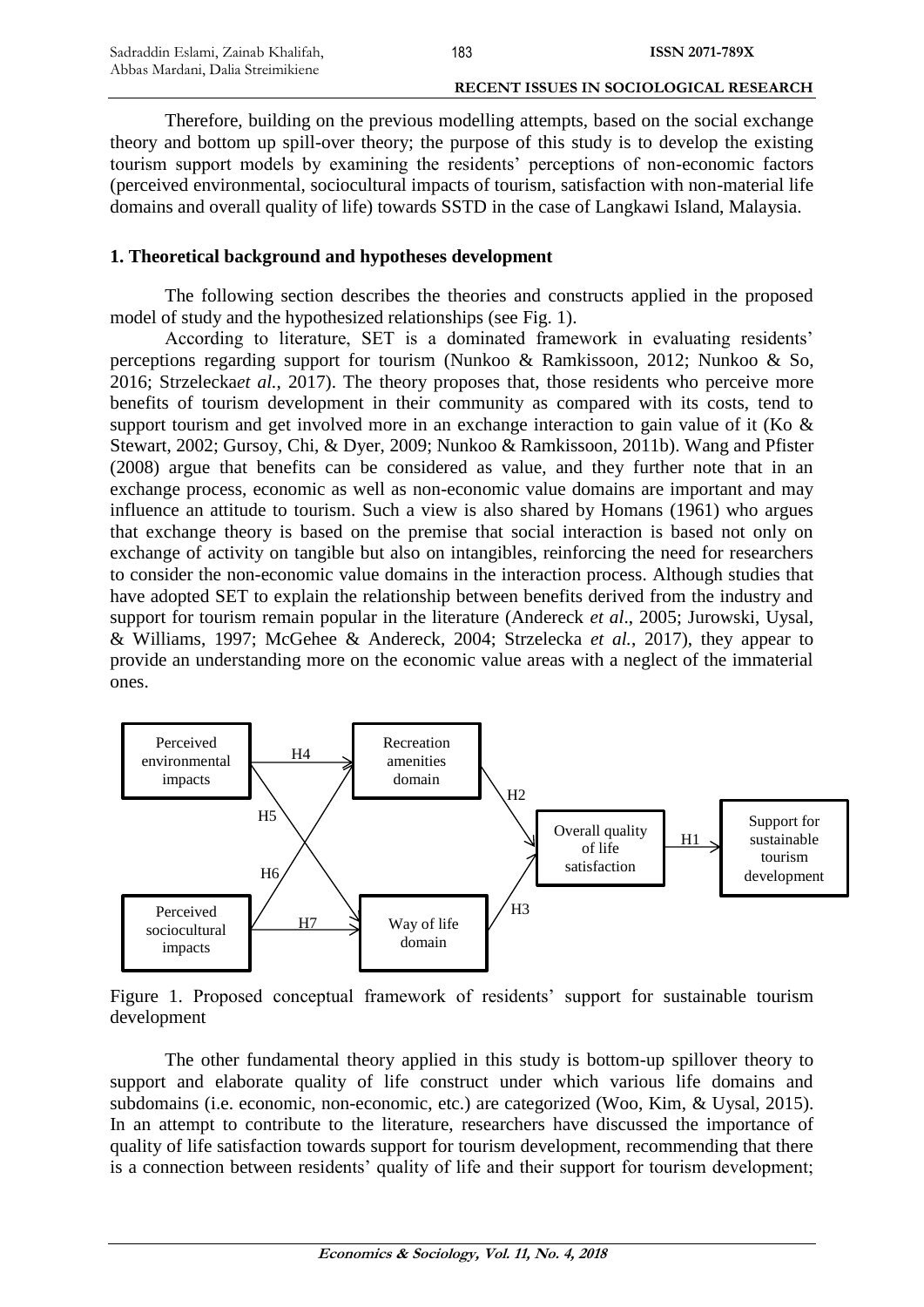however, few studies have examined the residents' perceptions regarding impacts which tourism has on their quality of life and their ultimate support towards tourism development in their community (Andereck & Nyaupane, 2011; Yu, Chancellor, & Cole, 2011). The model of current study (Figure 1) applies two non-economic life domains which are the two important domains of overall quality of life including recreation amenities and way of life. These two life domains and the related subdomains positively or negatively affect people's overall quality of life. Additionally, the two non-economic factors of tourism impacts include sociocultural and environmental impacts towards SSTD.

# *1.1 Endogenous and ultimate dependent variables*

Residents' SSTD is examined as the ultimate dependent variable of the study. The model also proposes quality of life satisfaction construct along with two of its life domains as the mediating variable between the exogenous latent variables perceived sociocultural and environmental impacts of tourism and the ultimate dependent variable.

Previous studies show that the concept of quality of life can be described by the bottom-up spill over theory (Sirgy & Lee, 2006; Woo, Kim, & Uysal, 2014; Woo, Kim, & Uysal, 2015). The theory indicates that "the effect within a life domain spills over vertically to the most superordinate domain (life in general), thus identifying overall life satisfaction". These subdomains and life domains consist of various factors such as health, safety, family, social, recreation, way of life, arts and culture, work, recreation, financial, spiritual, intellectual, travel, and social life (Uysal, Perdue, & Sirgy, 2012; Andereck & Nyaupane, 2011; Shuaibu & Oladayo, 2016). Accordingly, the greater the satisfaction with recreation amenities and way of life, the greater the satisfaction with life in general will be (Neal, Sirgy, & Uysal, 1999).

Furthermore, studies recommend that residents' satisfaction with quality of life influences their support for tourism development (Woo, Kim, & Uysal, 2015; Mihalic*et al.*, 2016). If tourism brings about a lower quality of life, residents may be reluctant to support further tourism development in their community (Woo, Kim, & Uysal, 2015). However, literature review shows that, most of previous studies have measured tourism impacts on the residents' satisfaction with quality of life as the final dependent variable (Perdue, Long, & Kang, 1999; Andereck & Vogt, 2000; Kim, Uysal, & Sirgy, 2013). Whilst, tourism researchers suggested that research should further test residents' satisfaction with quality of life in relation with support for tourism, as few research has been done in this respect with inadequate empirically tested outcome (Croes, 2012; Uysal, Perdue, & Sirgy, 2012; Woo, Kim, & Uysal, 2015). Such a gap is more serious when it goes to the relationship between residents' quality of life satisfaction with the inclusion of non-economic life domains and particularly SSTD which is a newly emerged concept of tourism development. Hence, the current study tests this relationship; and the following hypotheses are suggested:

**H1.** Overall quality of life satisfaction positively influences residents' SSTD.

**H2.** There is a positive relationship between recreation amenities well-being domain and overall quality of life satisfaction.

**H3.** There is a positive relationship between way of life well-being domain and overall quality of life satisfaction.

# *1.2 Exogenous latent variables*

Two non-economic factors of tourism impacts (sociocultural and environmental impacts of tourism) are evaluated on two non-material life domains (way of life and recreation amenities) which are the two important life domains of overall life satisfaction.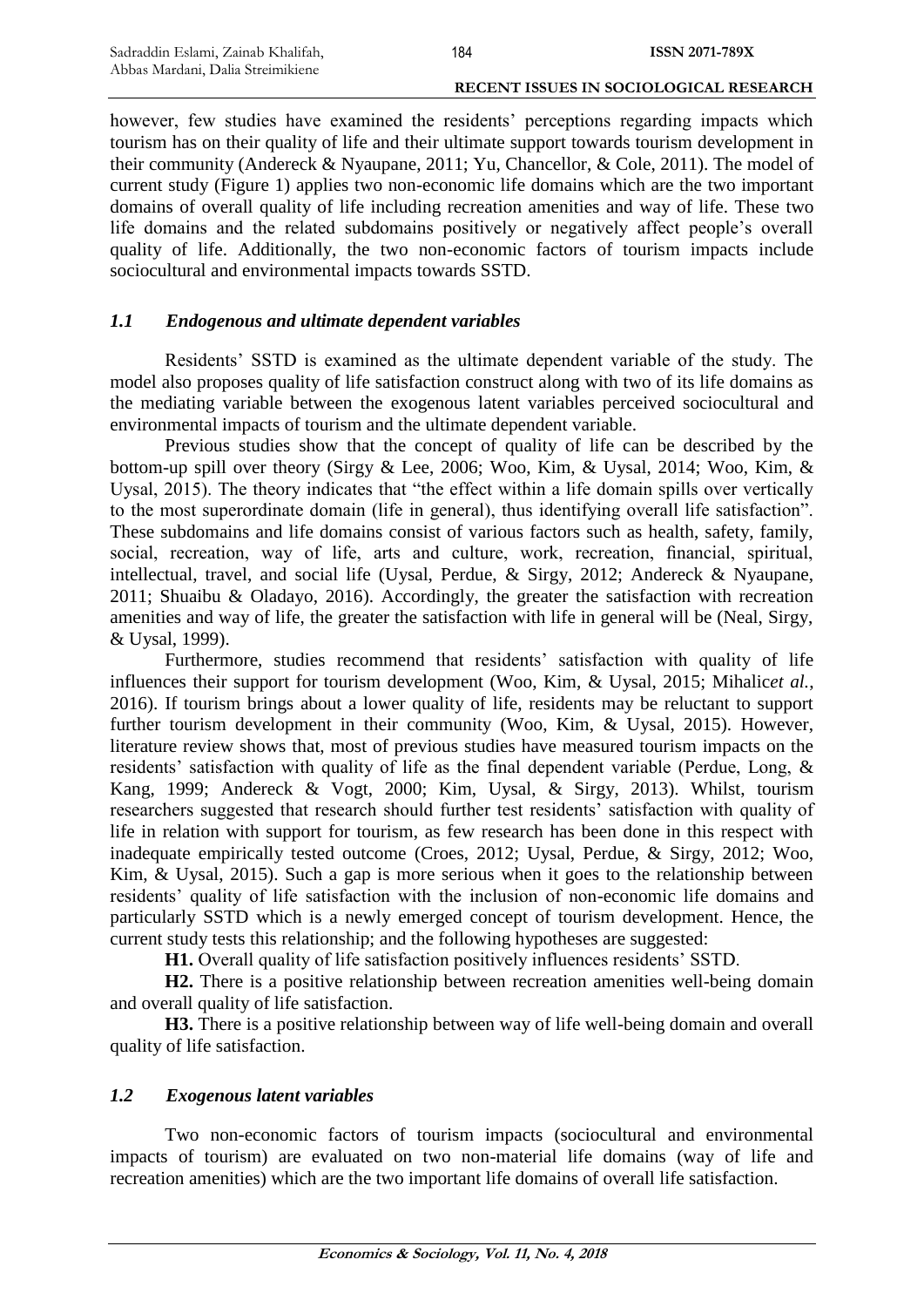Research shows that residents pay much attention to recreation amenities and entertainment including participation in the festivals, fairs, museum, and watching live sports, and expect that when tourism is developed in their community, it improves such opportunities. Residents further consider way of life as an important factor since it is about their traditional or rural lifestyle and personal manner of living which they want to have it preserved from negative changes due to impacts of tourism development in their community (Andereck & Nyaupane, 2011; Streimikiene & Bilan, 2015). Studies further stated that individuals view tourism as an advantage which increases recreational opportunities in their community (Yu, Chancellor, & Cole, 2011). However, environmental and social costs of tourism including overused recreational resources by tourists, traffic congestion, overcrowdedness, and crimes negatively influence different life domains (e.g. residents' way of life and recreation amenities), resulting in overall life dissatisfaction (Andereck*et al*., 2007; Zhang, Cole, & Chancellor, 2013).

Andereck and Nyaupane (2011) state that tourism is involved in cultural attractions, family structure, social networks, cultural integrity, and the festivals conducted as tourism activities and recreations. In another study, Kim (2002) indicated that due to positive impacts of tourism (improvement of local services, variety of entertainment); recreation amenities have improved in the community.

Overall, researchers emphasize that residents' particular life domains are influenced by their perceived positive and negative impacts of tourism including sociocultural and environmental impacts (Nawijn & Mitas, 2012; Woo, Kim, & Uysal, 2015; Mihalic et al., 2016); leading to individuals' satisfaction/dissatisfaction with overall quality of life (Aref, 2011; Jeon, Kang, & Desmarais, 2014; Suntikul et al., 2016). Therefore, extending the logic of above discussions to the context of current study, the following hypotheses are proposed:

**H4:** A direct positive relationship exists between the perceived environmental impacts of tourism and satisfaction with recreation amenities well-being domain.

**H5:** A direct positive relationship exists between the perceived environmental impacts of tourism and satisfaction with way of life domain.

**H6:** A direct positive relationship exists between the perceived sociocultural impacts of tourism and satisfaction with recreation amenities well-being domain.

**H7:** A direct positive relationship exists between the perceived sociocultural impacts of tourism and satisfaction with way of life domain.

# **2. Methodology**

# *2.1 The study area*

The area chosen for this study is Langkawi Island which is situated in northwest part of Malaysia. The island has various natural tourist attractions such as flora and fauna, several beaches and a tropical climate, all of which have proven to be a good reason for the tourists to visit the place (Kayat, 2002). The total land area of Langkawi Island is 47848 ha, two-thirds of which are hilly areas. The island is located in the state of Kedah between latitude 6°10=N-6°30=N and longitude 99°35=E-100°E with a distance around 51 km away from the mainland, and it is the largest of an archipelago of 104 islands in the Andaman Sea. There are six districts in Langkawi Island including Kuah, Padang Matsirat, Ayer Hangat, Bohor, Ulu Melaka and Kedawang (Figure 2). The population of this research is local residents of Langkawi that consist of 103,075 people (Table 1) (Jabatan Perangkaan Malaysia, 2011). The majority of populations are ethnic Malay (97%) with the remainder minority of Chinese and Indians (Marzuki, 2008). Based on the objective of this study, respondents are defined as the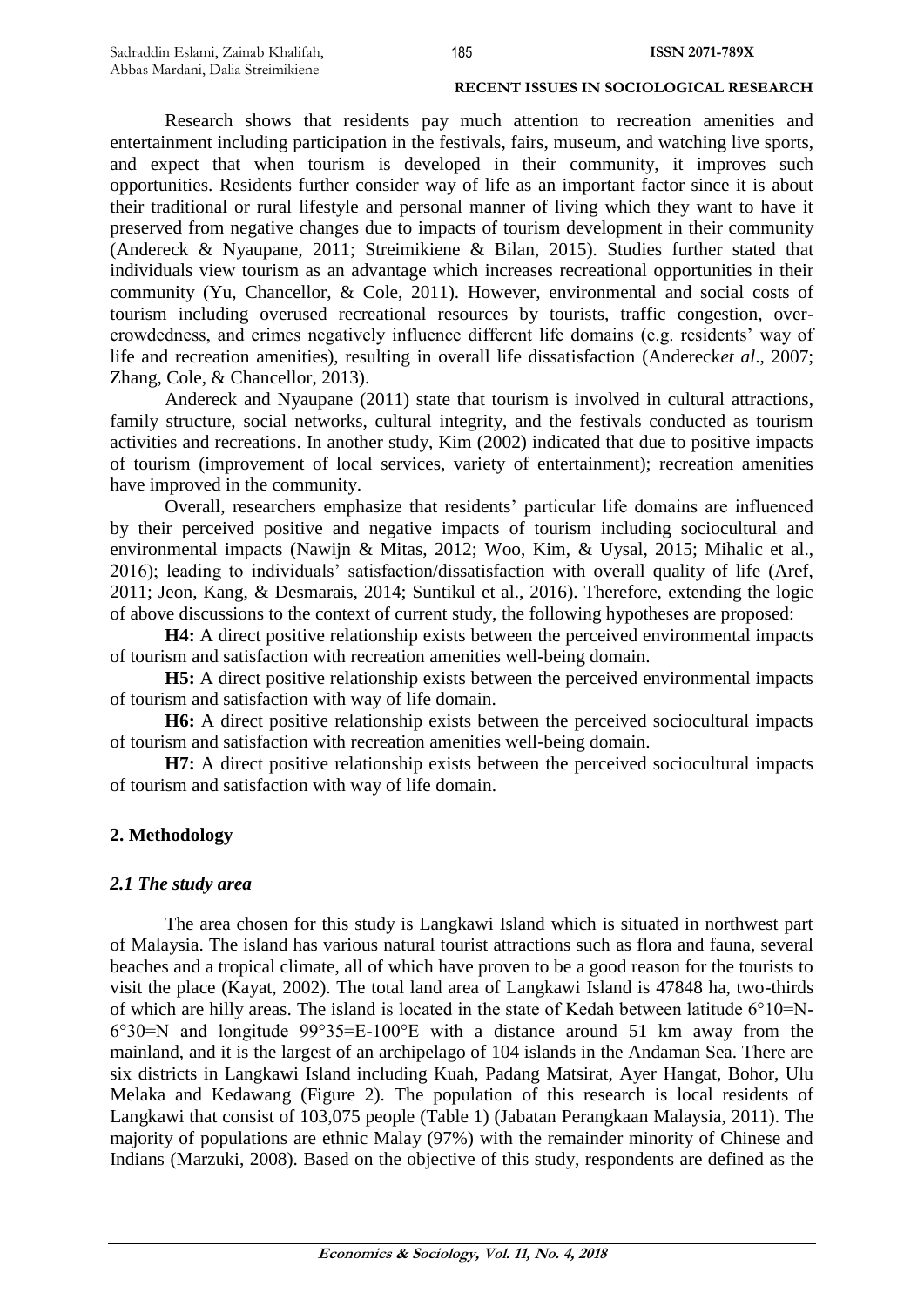local residents who have lived on the Island and are still living there during the research period.



Figure 2. Map of Langkawi Islands and its districts *Source*: Irwana Omar, Othman, & Mohamed, 2014

# *2.2 Sample and data collection*

For the specific purpose of this study, the method of stratified random sampling is used. This method has been applied by a number of researchers in tourism field of research (Ribeiro, Valle, and Silva, 2013). The sample population was divided based on the characteristics of local residents and according to the related indicators of study. The two necessary types of residents' characteristics included their residency length and age (Assante et al., 2010). Respondents with elder age may not be more robust towards impacts which tourism create in their community, whereas, younger residents are more tolerant about tourism impacts (Gu and Ryan, 2008). Besides, those who have stayed longer in the community may not be more flexible concerning tourism impacts in their community, but, they may be more sensitive towards the tourism development and its subsequent impacts (Gu and Ryan, 2008).

Moreover, this research follows probability sampling method, in which Krejcie and Morgan table or formula was used to calculate the required sample size. Accordingly, the calculation was done based on the following formula, and the outcome is as below:

 $X^2 * Np(1-p)$  $S=$  $d^2(N-1) + X^2 p(1-p)$ 

S= required sample size

 $X^2$  = the table value of chi-square for 1 degree of freedom at the desired confidence level (3.841)

 $N=$  the population size

 $P=$  the population proportion (assumed to be 0.5 since this would provide the maximum sample size)

 $d=$  the degree of accuracy expressed as a proportion  $(0.05)$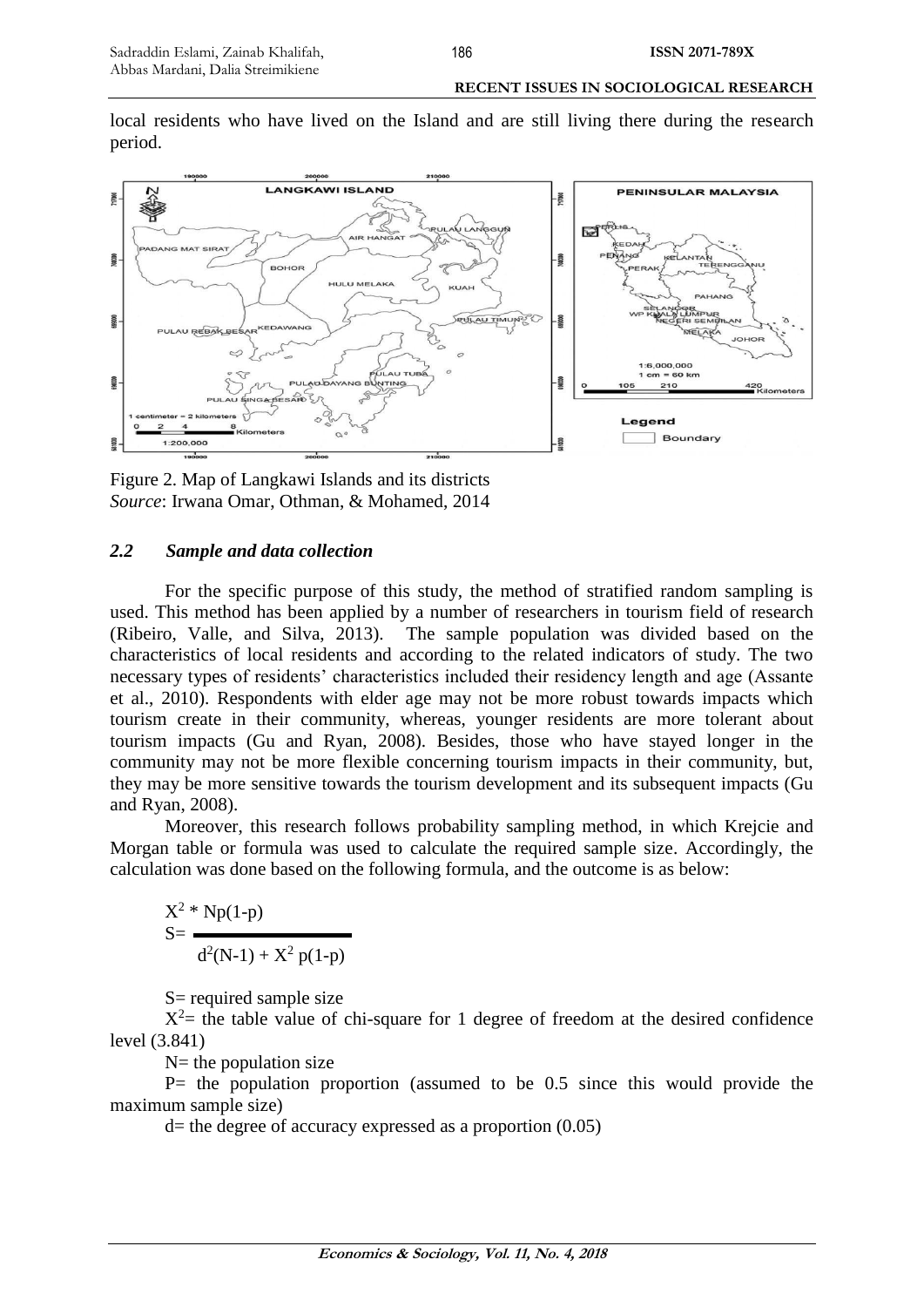| Tropas Margam, Dana Stremment                                  | <b>RECENT ISSUES IN SOCIOLOGICAL RESEARCH</b> |             |
|----------------------------------------------------------------|-----------------------------------------------|-------------|
| $3.841 \times 103075 \times 0.5 (1 - 0.5)$                     | 98977.76875                                   | $= 382.677$ |
| $(0.05)^2 (103075 - 1) + 3.841 \times 0.5 (1 - 0.5)$ 258.64525 |                                               |             |

187

Thus, the total required sample size for the current study was 383 (S=383).

Based on the stratified random sampling, the population was stratified. This technique is used when the population is divided into strata (Taherdoost, 2016). As there were six districts in Langkawi Island; each district was defined as strata. Each strata (district) had a different population size as specified in Table 1, therefore, using proportionate stratification (stratified random sample with proportionate), the following formula was applied to calculate the number of required samples in each district/strata.

Stratified sample formula:

Sample size of the strata = size of entire sample / population size x layer size

Using stratified random sampling method, a total number of 383 respondents in the six districts of Langkawi Island were selected as a sample of this research. Employing stratified random sample with proportionate allows the survey administrator to collect data from a group of respondents who represent those of a population which may be too large to observe directly. Based on the sampling method of stratified random sample with proportionate, the entire sample size (S=383) counted in this study was divided by the total number of population of Langkawi Island and then multiplied by the number of population size of each strata (district). Table 3.1 shows the sampling calculations for each district accordingly. This enables local residents of every district have an equal chance of being selected as the sample in this study.

Finally, all the required data were collected through July and August in 2016, using self-administered survey questionnaires that were hand-delivered by researcher to 745 local respondents of Langkawi Island at randomly selected addresses. The response rate was 73%% according to which 542 usable questionnaires were taken for analysis.

| <b>District</b> | <b>Population</b>      | <b>Minimum sample</b><br>size required | Sample size<br>collected |
|-----------------|------------------------|----------------------------------------|--------------------------|
| Kuah            | 383 / 103,075 x 40,163 | 149                                    | 211                      |
| Ulu Melaka      | 383 / 103,075 x 16,607 | 62                                     | 87                       |
| Ayer Hangat     | 383 / 103,075 x 12,654 | 47                                     | 67                       |
| Padang Matsirat | 383 / 103,075 x 13,329 | 49                                     | 70                       |
| Kedawang        | 383 / 103,075 x 12,022 | 45                                     | 63                       |
| <b>Bohor</b>    | 383 / 103,075 x 8,300  | 31                                     | 44                       |
| Total           | $N = 103,075$          | $S = 383$                              | $N = 542$                |

|  | Table 1. District and population |  |
|--|----------------------------------|--|
|--|----------------------------------|--|

*Source*: Jabatan Perangkaan Malaysia, 2011

# *2.3 Respondents' demographic profile*

Table 2 presents the demography of study sample. The male respondents dominated the samples, representing 64.2%, whereas the females were 35.8%. The misbalance between females and males can be due to using probability sampling method in which every subject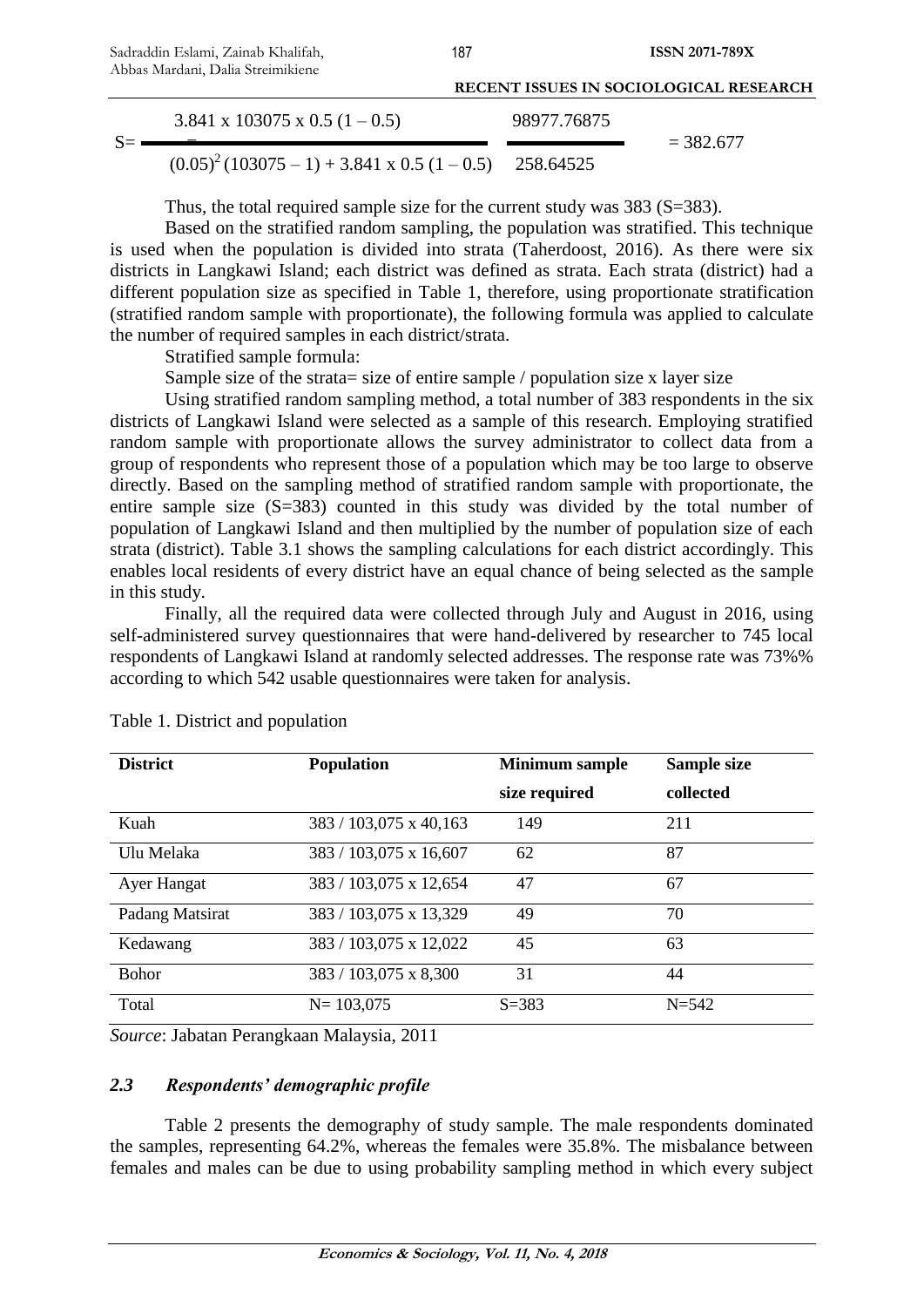whether male or female has an equal chance of being included in the sample. The group age was between 18 and 65 years, out of which 29% were 35 to 44 years old, 24% of the participants had a group age of 45 to 54 years old, 22.5% were 25 to 34, the age group from 18 to 24 years old formed 19.2% of the sample and finally the 55 years old and above were only 5.4% of the age group. The other considered demographic factor of this study was length of residency based on number of years; the majority of respondents (54.8%) stated that they lived in Langkawi Island for 31 years and above. The second major group (13.3%) of this study was residents, who lived there between 21 and 25 years. 9.6% of the participants lived in the Island for 16 to 20 years. A small group of the participants (3.5%) resided on the Island for 11-15 years. Furthermore, the residents who lived in Langkawi Island for 5 years were 5.9% and 5.4% had lived there between 6-10 years. And finally, 7.6% of the respondents had lived on the Langkawi Islands between 26-30 years.

| Variable                   | Frequency | Percentage |  |
|----------------------------|-----------|------------|--|
| <b>Gender</b>              |           |            |  |
| Male                       | 348       | 64.2%      |  |
| Female                     | 194       | 35.8%      |  |
| Age                        |           |            |  |
| 18-24                      | 104       | 19.2%      |  |
| 25-34                      | 122       | 22.5%      |  |
| 35-44                      | 157       | 29%        |  |
| 45-54                      | 130       | 24%        |  |
| $55+$                      | 29        | 5.4%       |  |
| <b>Length of residency</b> |           |            |  |
| 5 years                    | 32        | 5.9%       |  |
| $6 - 10$                   | 29        | 5.4%       |  |
| $11 - 15$                  | 19        | 3.5%       |  |
| $16-20$                    | 52        | 9.6%       |  |
| $21 - 25$                  | 72        | 13.3%      |  |
| $26 - 30$                  | 41        | 7.6%       |  |
| $31+$                      | 297       | 54.8%      |  |

Table 2. Respondents' demographic profile (*N*=542)

# *2.4 Measurement scales*

The survey questionnaire for evaluating the study variables was adapted from the review of existing literature, and based on the purpose of this study, slight modifications were further made, and then for more understanding it was translated into Malay language by an authorized language institute in Malaysia. This questionnaire included four sections; in the first section which is resident's demographic profile, the respondents are asked about their age, gender, and length of residency.

The second part of instrument examines respondents' perception of tourism impacts including *perceived environmental impacts of tourism*, for which the related items were adapted from Ribeiro, Valle, and Silva (2013) and Marzuki (2011), comprising of local infrastructure like roads, civil center and public facilities, beaches and other outdoor places in the island, natural environment and biodiversity, and island landscape, *perceived sociocultural impacts of tourism* were measured by four items (cultural identity, historical buildings, variety of local cultural activities, and cultural exchange between residents and tourists). These items were adapted from the previous studies conducted by Nunkoo and Gursoy (2012). All the responses for perceived impacts of tourism development were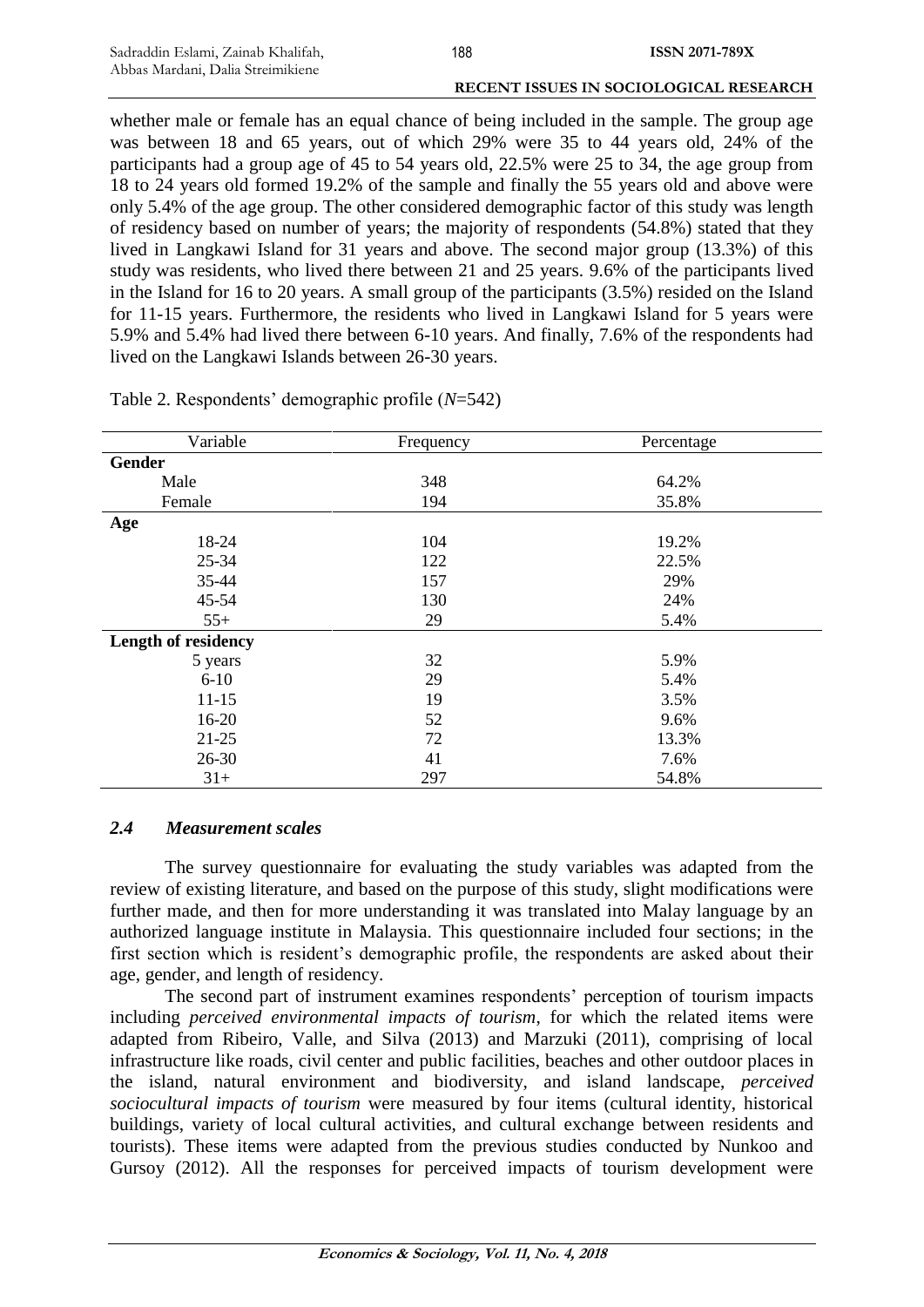examined according to the 5-point Likert scale with 1 (*strong negative*) and 5 (*strong positive*).

The third section measures satisfaction with the way of life well-being domain, recreation amenities domain, and satisfaction with overall quality of life. Three items for evaluating *way of life* included satisfaction with personal life quality, preservation of way of life**,** and having tourists who respect the locals' way of life, the three items to measure *recreation amenities domain* consisted of satisfaction with plenty of fairs, festivals, and museums, having live sports to watch in the community and quality recreation opportunities. The responses were evaluated based on five point Likert scale ranging from very satisfied (1) to very dissatisfied (5). And satisfaction with *overall quality of life* was also measured by three items, including the conditions of my life are excellent so far, I have gotten the important things I want in life, and I am satisfied with my life as a whole. The responses for overall quality of life were measured based on five point Likert scale ranging from strongly agree (1) to strongly disagree (5). All of the items related to non-economic life domains and overall life satisfaction were adapted from the studies conducted by Andereck and Nyaupane (2011) and Woo, Kim, and Uysal (2015), showing a reliable instrument in their studies. Finally, six items were used to assess the local respondents' *SSTD* which include I participate in tourism-related plans and development to sustain local sociocultural values and traditions, I participate in cultural exchanges between local residents and visitors, I participate in the promotion of environmental education and conservation, I cooperate with tourism planning initiatives to develop local economy and local employment, I support the regulatory environmental standards to reduce the negative impacts of tourism, and I cooperate with tourism planning and development initiatives to promote local products. These items were adapted from the studies done by Lee (2013) with slight modifications which were according to the objectives of this study. Responses on these statements were measured on a five point Likert scale ranging from Strongly Agree (1) to strongly disagree (5).

### **3. Results**

The declared results reveal that no significant outlier and missing value was detected after checking the collected data.

For the particular aim of this study, the method of SEM (Structural Equation Modeling) is applied to examine the associations between the observed and latent variables (measurement model) and also the relationships among latent variables so-called structural model. AMOS is employed which is one of the most applicable software to evaluate the required output such as construct reliability, factor loadings, AVE, validity (convergent, discriminant), and validation of the scales used for the measurement of the specific constructs of the model (Hair *et al.*, 2010).

### *3.1 Measurement model*

Before the evaluation of structural model of this research, a Confirmatory Factor Analysis (CFA) was conducted. First, the CFA was performed for each of the variables with the associated items. Then, an overall test of CFA was further done, using the six variables comprising of two exogenous variables (perceived environmental impacts of tourism with 4 items, and perceived sociocultural impacts of tourism with 4 items), and four endogenous constructs (satisfaction with way of life with 3 items, satisfaction with recreation amenities with 3 items, overall quality of life with 3 items, and SSTD with 6 items).

The results indicate that the measurement model is fit based on the indices which included chi-square  $(x^2)$  value of 560.609 with 215 degrees of freedom ( $p = 0.000$ ), CMIN/DF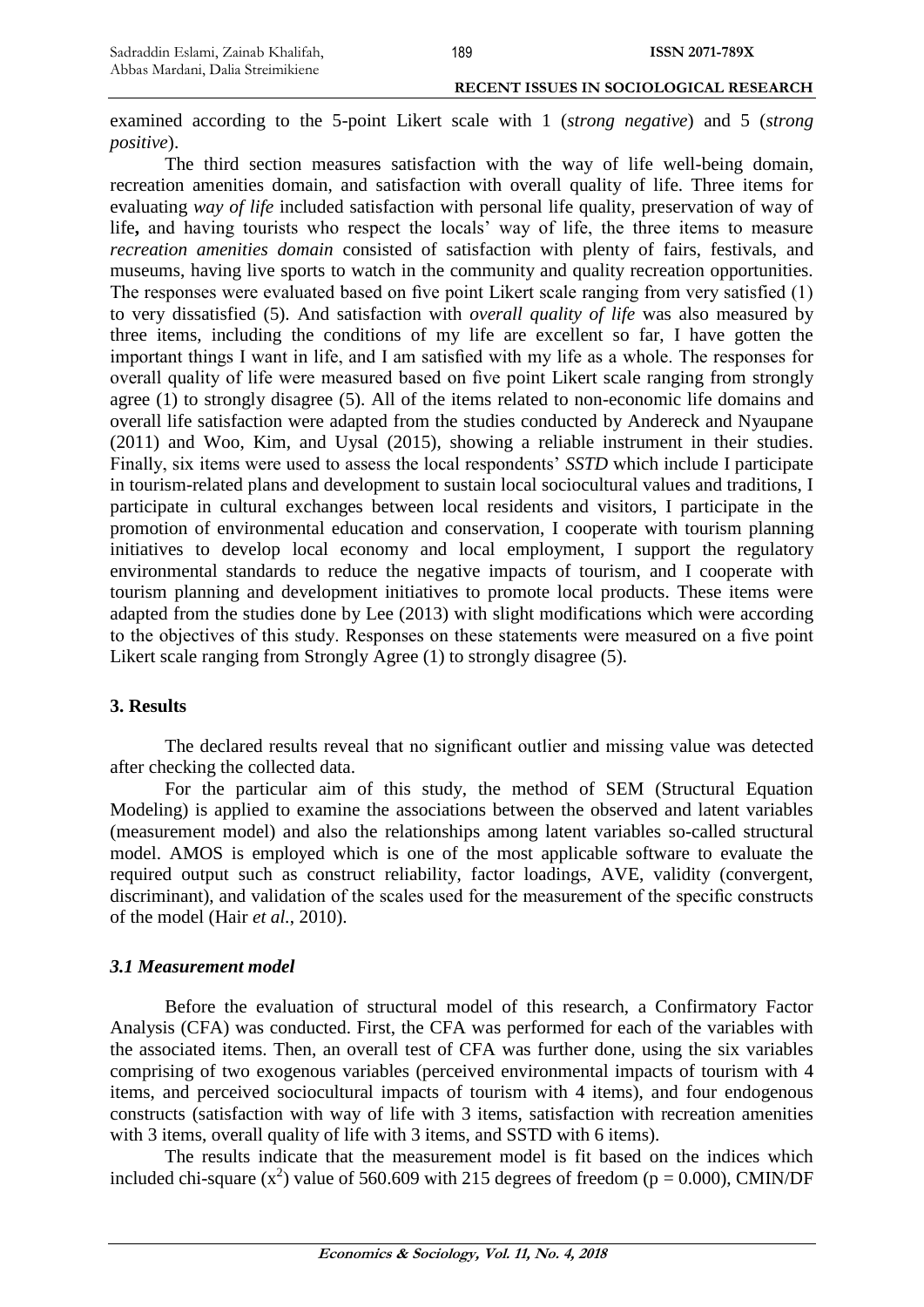value of 2.607, Goodness-of-fit (GFI) 0.920, Normative Fit Index (NFI) 0.966, Comparative Fit Index (CFI) 0.979, and Root Mean Square Error of Approximation (RMSEA) value of 0.055. Overall, the indices represented a good and acceptable fit of measurement model. The evaluation of convergent validity was done with testing Average Variance Extracted (AVE) and standardized factor loadings. Table 3 displays that the AVE values of all the constructs are above the cutoff value of 0.5, and the standardized factor loadings were also greater than 0.5, with all of them above 0.7, showing an adequate value. The discriminant validity was further tested by comparing the AVE values with the shared squared variances between constructs; the results indicated that all the AVE values were greater than the inter-construct maximum and average shared squared variances (Table 3), showing a statistical difference among the constructs (Hair *et al*., 2010). Construct reliability was conducted, and the results declared that all the values were higher than the threshold level of 0.7, showing that the items represent the same latent variable (Kline, 2010; Tabachnick, Fidell and Osterlind, 2001). Hence, in the next stage, the structural model was examined.

Table 3. CFA of the measurement model

| Constructs/indicators                                   | Standardized<br>factor<br>loading | t-value | Standard<br>error | Construct<br>reliability | Average<br>variance<br>extracted | <b>MSV</b> | <b>ASV</b> |
|---------------------------------------------------------|-----------------------------------|---------|-------------------|--------------------------|----------------------------------|------------|------------|
| <b>Perceived environmental</b>                          |                                   |         |                   |                          |                                  |            |            |
| <i>impacts of tourism</i>                               |                                   |         |                   | 0.967                    | 0.879                            | 0.155      | 0.070      |
| 1. Natural environment and                              |                                   |         |                   |                          |                                  |            |            |
| biodiversity                                            | 0.966                             |         |                   |                          |                                  |            |            |
| 2. Local infrastructure such as                         |                                   |         |                   |                          |                                  |            |            |
| roads, civil center and other                           | 0.938                             | 48.955  | .019              |                          |                                  |            |            |
| public facilities                                       |                                   |         |                   |                          |                                  |            |            |
| 3. Beaches and other outdoor                            | 0.914                             | 43.481  |                   |                          |                                  |            |            |
| places                                                  |                                   |         | .021              |                          |                                  |            |            |
| 4. Island landscape                                     | 0.931                             | 47.125  | .020              |                          |                                  |            |            |
| <b>Perceived sociocultural</b>                          |                                   |         |                   |                          |                                  |            |            |
| impacts of tourism                                      |                                   |         |                   | 0.908                    | 0.712                            | 0.158      | 0.091      |
| 1. Cultural identity                                    | 0.806                             |         |                   |                          |                                  |            |            |
| 2. Variety of local cultural                            | 0.836                             | 22.071  | .063              |                          |                                  |            |            |
| activities                                              |                                   |         |                   |                          |                                  |            |            |
| 3. Historical buildings                                 | 0.902                             | 24.298  | .054              |                          |                                  |            |            |
| 4. Cultural exchange between                            | 0.827                             | 21.763  | .060              |                          |                                  |            |            |
| residents and tourists                                  |                                   |         |                   |                          |                                  |            |            |
| Way of life domain                                      |                                   |         |                   | 0.908                    | 0.768                            | 0.065      | 0.033      |
| 1. Satisfaction with personal                           | 0.869                             |         |                   |                          |                                  |            |            |
| life quality                                            |                                   |         |                   |                          |                                  |            |            |
| 2. Preservation of way of life                          | 0.893                             | 26.582  | .038              |                          |                                  |            |            |
| 3. Having tourists who respect                          | 0.866                             | 25.667  | .039              |                          |                                  |            |            |
| my way of life                                          |                                   |         |                   |                          |                                  |            |            |
| <b>Recreation amenities life</b>                        |                                   |         |                   |                          |                                  |            |            |
| <i><u>domain</u></i>                                    |                                   |         |                   | 0.890                    | 0.730                            | 0.158      | 0.070      |
| 1. Satisfaction with plenty of                          | 0.831                             |         |                   |                          |                                  |            |            |
| fairs, festivals, and museums                           |                                   |         |                   |                          |                                  |            |            |
| 2. Having live sports to watch                          | 0.849                             | 22.661  | .038              |                          |                                  |            |            |
| in my community                                         |                                   |         |                   |                          |                                  |            |            |
| 3. Quality recreation                                   | 0.883                             | 23.438  | .044              |                          |                                  |            |            |
| opportunities                                           |                                   |         |                   |                          |                                  |            |            |
| <b>Overall quality of life</b>                          |                                   |         |                   | 0.945                    | 0.851                            | 0.047      | 0.035      |
| 1. The conditions of my life are                        | 0.892                             |         |                   |                          |                                  |            |            |
| excellent So far                                        |                                   |         |                   |                          |                                  |            |            |
| 2. I have gotten the important<br>things I want in life | 0.927                             | 33.978  | .030              |                          |                                  |            |            |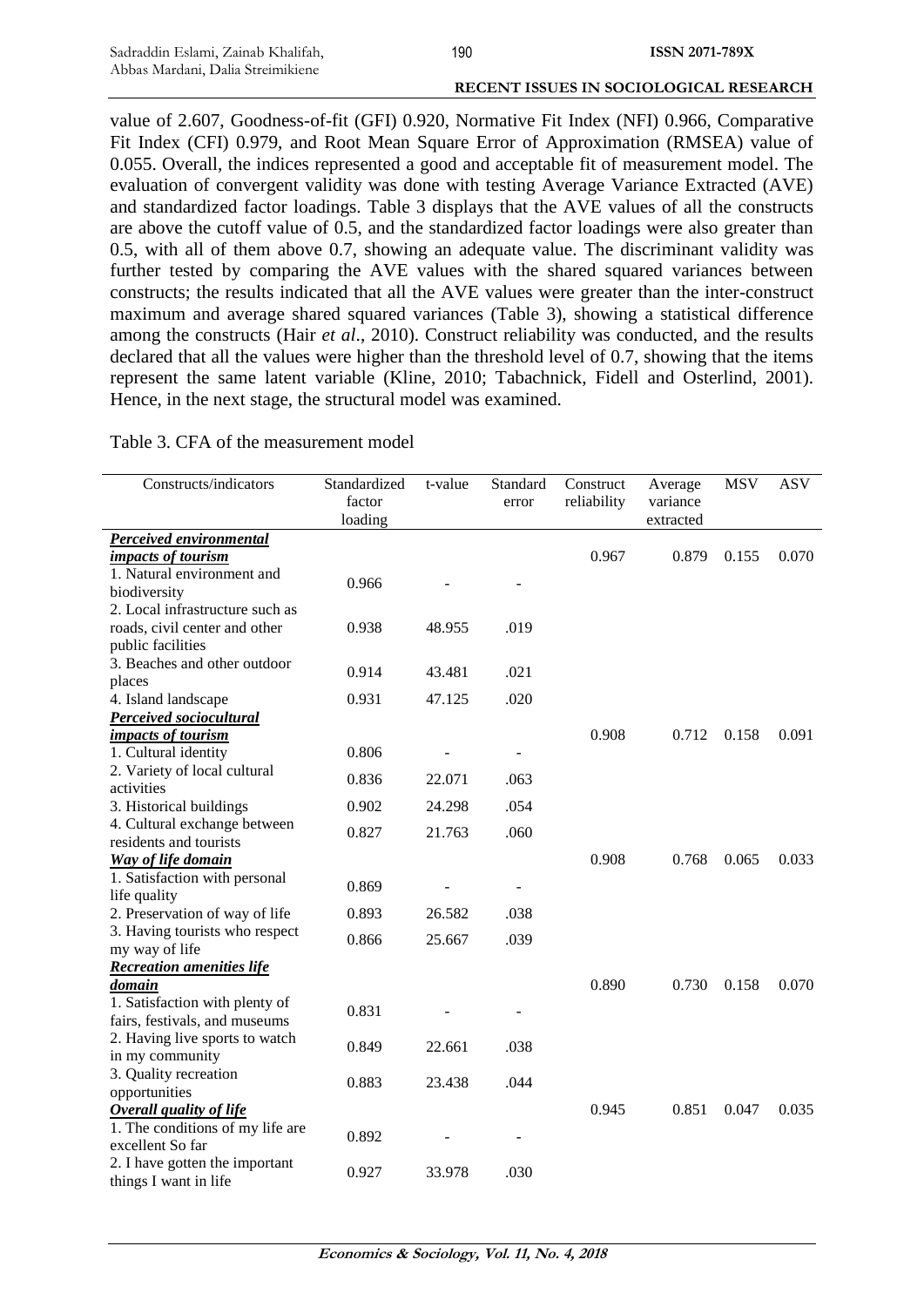| Sadraddin Eslami, Zainab Khalifah,<br>Abbas Mardani, Dalia Streimikiene                                 | 191                                    |         |      |       | <b>ISSN 2071-789X</b> |       |       |  |
|---------------------------------------------------------------------------------------------------------|----------------------------------------|---------|------|-------|-----------------------|-------|-------|--|
|                                                                                                         | RECENT ISSUES IN SOCIOLOGICAL RESEARCH |         |      |       |                       |       |       |  |
| 3. I am satisfied with my life as<br>a whole                                                            | 0.947                                  | 35.429  | .030 |       |                       |       |       |  |
| <b>Support for sustainable</b><br>tourism development<br>1. I participate in tourism-                   |                                        |         |      | 0.993 | 0.960                 | 0.060 | 0.047 |  |
| related plans and development<br>to sustain local sociocultural<br>values and traditions                | 0.989                                  |         |      |       |                       |       |       |  |
| 2. I participate in cultural<br>exchanges between local<br>residents and visitors                       | 0.982                                  | 94.482  | .010 |       |                       |       |       |  |
| 3. I participate in the promotion<br>of environmental education and<br>conservation                     | 0.977                                  | 88.044  | .011 |       |                       |       |       |  |
| 4. I cooperate with tourism<br>planning initiatives to develop<br>local economy and local<br>employment | 0.986                                  | 102.578 | .010 |       |                       |       |       |  |
| 5. I support the regulatory<br>environmental standards to<br>reduce the negative impacts of<br>tourism  | 0.979                                  | 89.738  | .011 |       |                       |       |       |  |
| 6. I cooperate with tourism<br>planning and development<br>initiatives to promote local<br>products     | 0.965                                  | 74.842  | .013 |       |                       |       |       |  |

# *3.2 Structural model*

This research applies structural equation modelling (SEM) approach and includes six variables and seven paths in its structural model. The relationship among the six constructs (perceived sociocultural impacts, perceived environmental, satisfaction with recreation amenities, satisfaction with way of life, overall quality of life satisfaction, and SSTD) was tested, using maximum likelihood (ML). The outcomes of the structural model revealed a chisquare  $(x^2)$  value of 613.007 with 222 degrees of freedom ( $p = 0.000$ ), CMIN/DF value of 2.761, GFI 0.913, NFI 0.963, CFI 0.976, and the RMSEA 0.057. Hence, all the indices had the accepted level of value.

Table 4 shows the results of hypotheses test. Out of the seven proposed hypotheses, six were accepted and only hypothesis five (H5) was rejected. The first hypothesis showed that residents' satisfaction with overall quality of life had a significant impact on the residents' SSTD (H1). Likewise, the recreation amenities and way of life domains as the two important life domains significantly influenced overall quality of life satisfaction (H2 and H3). The fourth hypothesis further showed that perceived environmental impacts of tourism had a significant influence on the recreation amenities domain (H4). Finally, perceived sociocultural impacts of tourism significantly affected both the recreation amenities and way of life domains (H6 and H7).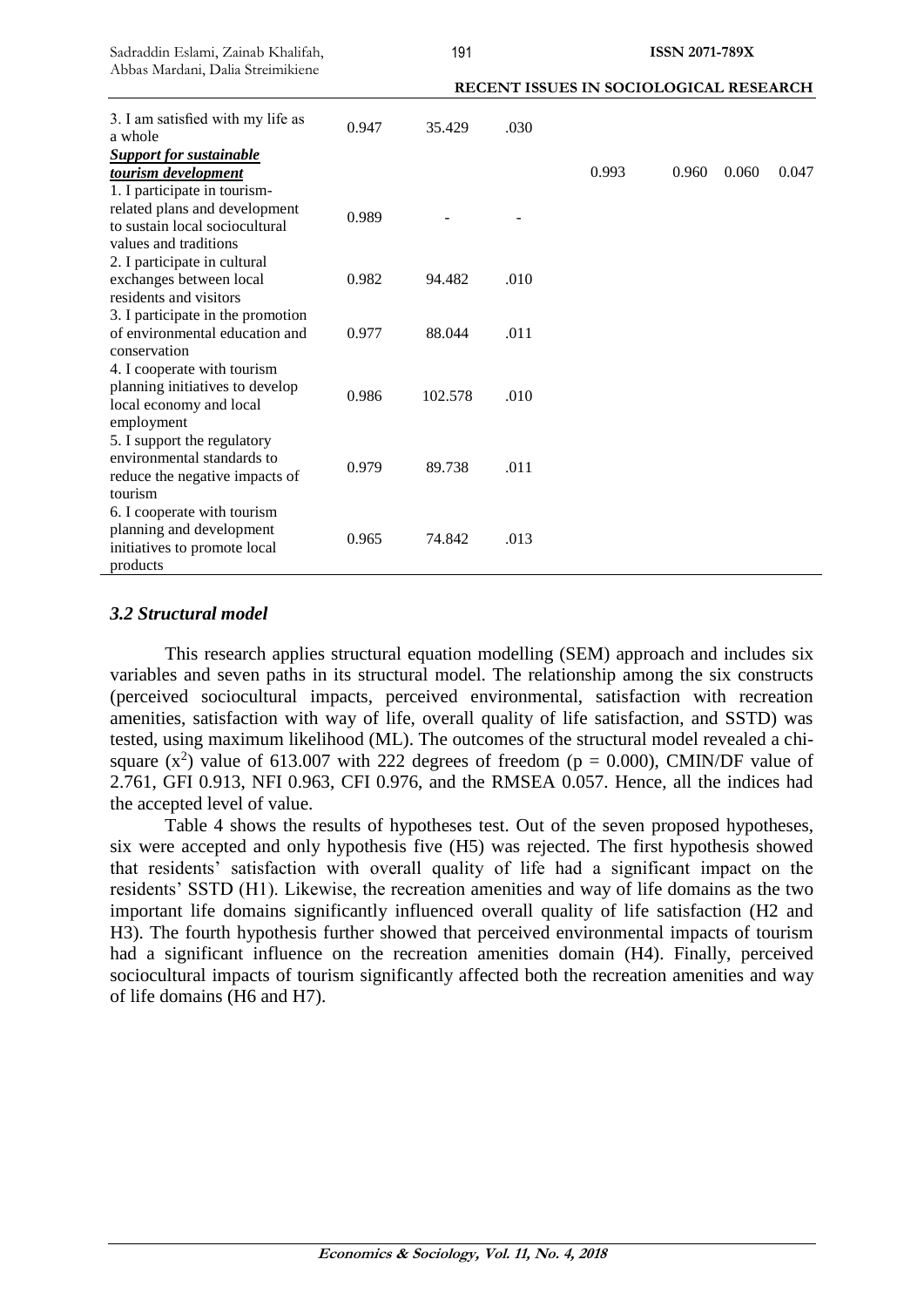| Hypotheses     | Hypothesized paths                               |               |                                                      | Standardized | S.E.  | t-value | P     |
|----------------|--------------------------------------------------|---------------|------------------------------------------------------|--------------|-------|---------|-------|
|                |                                                  |               |                                                      | estimate     |       |         |       |
| H1             | Overall quality of<br>life                       | $\rightarrow$ | Support for<br>sustainable<br>tourism<br>development | 0.219        | 0.051 | 5.022   | ***   |
| H <sub>2</sub> | Recreation<br>amenities domain                   |               | Overall quality<br>of life                           | 0.173        | 0.049 | 3.748   | ***   |
| H <sub>3</sub> | Way of life<br>domain                            |               | Overall quality<br>of life                           | 0.153        | 0.042 | 3.340   | ***   |
| H <sub>4</sub> | Perceived<br>environmental<br>impacts of tourism |               | Recreation<br>amenities<br>domain                    | 0.163        | 0.040 | 3.475   | ***   |
| H <sub>5</sub> | Perceived<br>environmental<br>impacts of tourism |               | Way of life<br>domain                                | 0.068        | 0.048 | 1.429   | 0.153 |
| H <sub>6</sub> | Perceived<br>sociocultural<br>impacts of tourism |               | Recreation<br>amenities<br>domain                    | 0.335        | 0.042 | 6.713   | ***   |
| H7             | Perceived<br>sociocultural<br>impacts of tourism |               | Way of life<br>domain                                | 0.228        | 0.049 | 4.474   | ***   |

### Table 4. Results of structural model

# *3.3 Discussion of results*

As presented in Figure 3, the results gained from the SEM analysis indicate that there is a significant relationship between perceived environmental impacts of tourism and the residents' satisfaction with the recreation amenities which is considered as one of the life domains  $(H4, B = 0.163, P < 0.001)$ . It implies that residents, who perceive the environmental impacts as beneficial, find that their life is positively affected and have more recreation opportunities including fairs, festivals, and live sports due to tourism development in their community. However, this relation was insignificant on the domain of residents' way of life which was taken as the other non-economic life domain, and accordingly this hypothesis (H5,  $B = 0.068$ ,  $P = 0.153$ ) was rejected. The findings also showed that perceived sociocultural impacts of tourism had a positive and significant influence on both recreation amenities and way of life domains (H6, B= 0.335, P<0.001 and H7, B= 0.228, P<0.001). The residents perceive that tourists respect their traditional lifestyle, and that their local lifestyle is preserved through local cultural identity or variety of cultural activities due to tourism development. However, this relationship was stronger on the residents' satisfaction with recreation amenities  $(B = 0.335, P < 0.001)$ ; it may depend on the level of people's appreciation and tendency which is more towards entertainment and recreation amenities owing to positive sociocultural activities of tourism development in their community in comparison to the way of life  $(B= 0.228, P< 0.001)$ .

Moreover, this study also proved that the residents' satisfaction with recreation amenities and way of life domains had a positive influence on their satisfaction with overall quality of life (H2, B= 0.173, P< 0.001 and H3, B= 0.153, P=< 0.001), showing that positive changes in subdomains and life domains positively spill over to the overall quality of life satisfaction. This finding is in consistent with the theory of bottom-up spilloverand also with the previous studies (Woo, Kim, & Uysal (2015), implying that residents' satisfaction with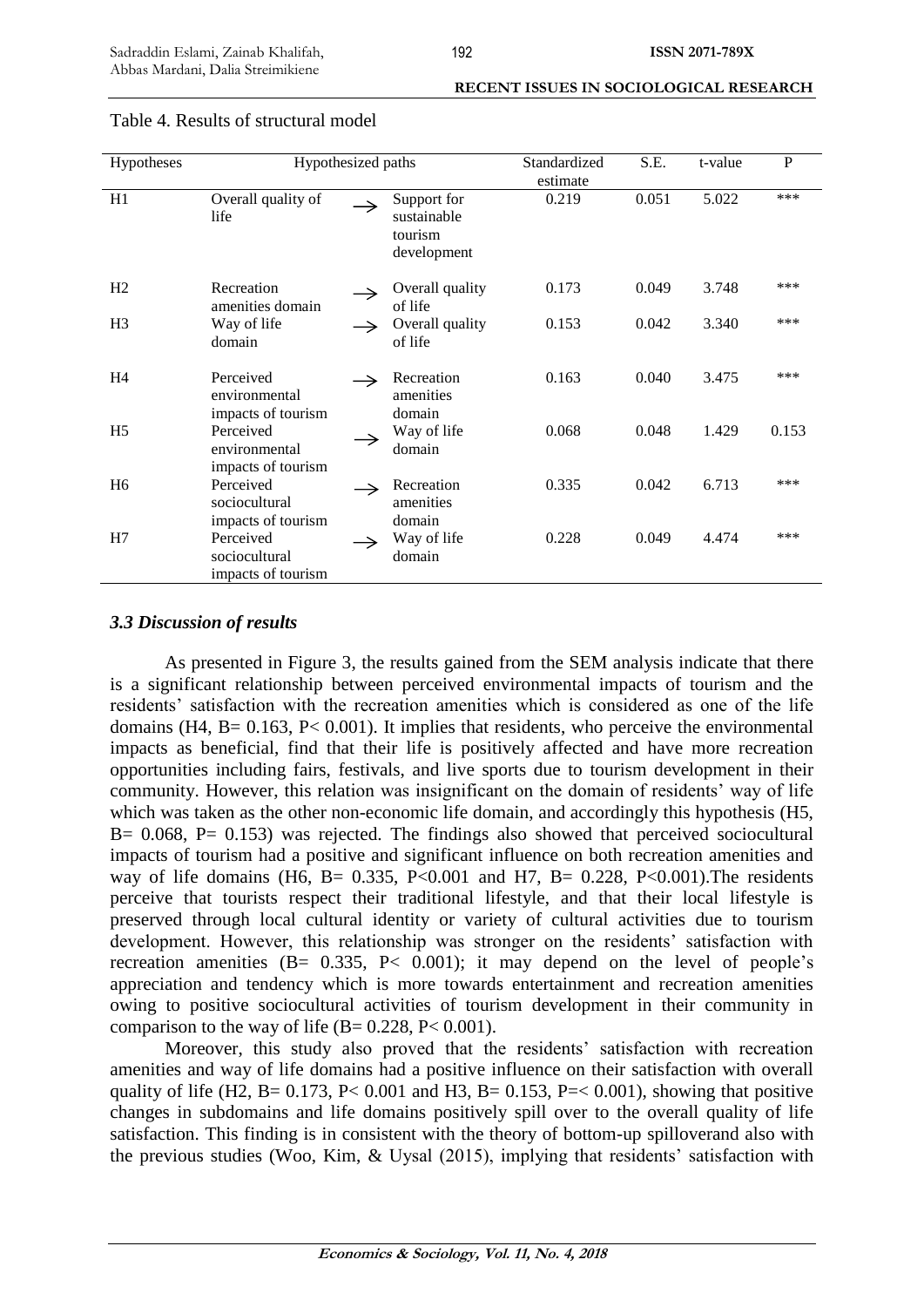different life subdomains and life domains substantially affect the overall quality of life (Uysal, Perdue, & Sirgy, 2012; Woo, Kim, & Uysal, 2015).

Lastly, the results indicated that overall quality of life had a significant and positive relationship with the SSTD (H1, B=  $0.219$ , P<  $0.001$ ). According to the literature reviewed, previous studies mostly investigated the relationship between tourism impacts and quality of life satisfaction as the ultimate dependent construct, while quality of life satisfaction has hardly ever been tested on support for tourism and very few empirically tested results have been declared (Croes, 2012; Uysal, Perdue, & Sirgy, 2012; Woo, Kim, & Uysal, 2015). More critically, no study was found to include merely non-economic factors of tourism impacts and non-economic life domains in a comprehensive and integrated theoretical model to test on the residents' SSTD in the Island context. Hence, this study filled this research gap. Accordingly, the findings revealed that tourism in terms of non-economic impacts influenced noneconomic life domains which in turn affected overall quality of life and ultimately residents' satisfaction with overall quality of life had a positive and significant relation with their SSTD. As a result, the more satisfied the residents feel about their quality of life, the more they support sustainable tourism development. Therefore, this outcome confirms the validity of social exchange theory as well.



Figure 3. The conceptual model of residents' support for sustainable tourism development

# **4. Conclusion, Limitations and recommendation for future study**

This study uses non-economic factors of tourism impact dimensions and life domains to develop a conceptual framework of residents' SSTD in Langkawi Island. Using the noneconomic variables in the model based on SET and Bottom-up spillover theory, the findings of this research confirm the conceptual model which was empirically tested among the local community of Langkawi Island, indicating that non-economic factors also have influence on the residents' perception towards SSTD. The proposed model of this research additionally enhances the knowledge regarding local residents' perceptions of a community by validating how perceived sociocultural and environmental impacts of tourism as two non-economic factors affect satisfaction with recreation amenities and way of life domains which influence the overall quality of life, and finally result in residents' SSTD. Therefore, the importance of this study is the development of a theoretical model by applying merely non-economic factors as the new analysts of residents' SSTD. In practice, this study also helps the local consultants, officials and planners have a clear point of view regarding what to take into consideration in regard to developing tourism industry in the island context which is limited and sensitive in terms of geographic situation and also what to reflect while attracting local residents' participation in developing sustainable tourism in their community.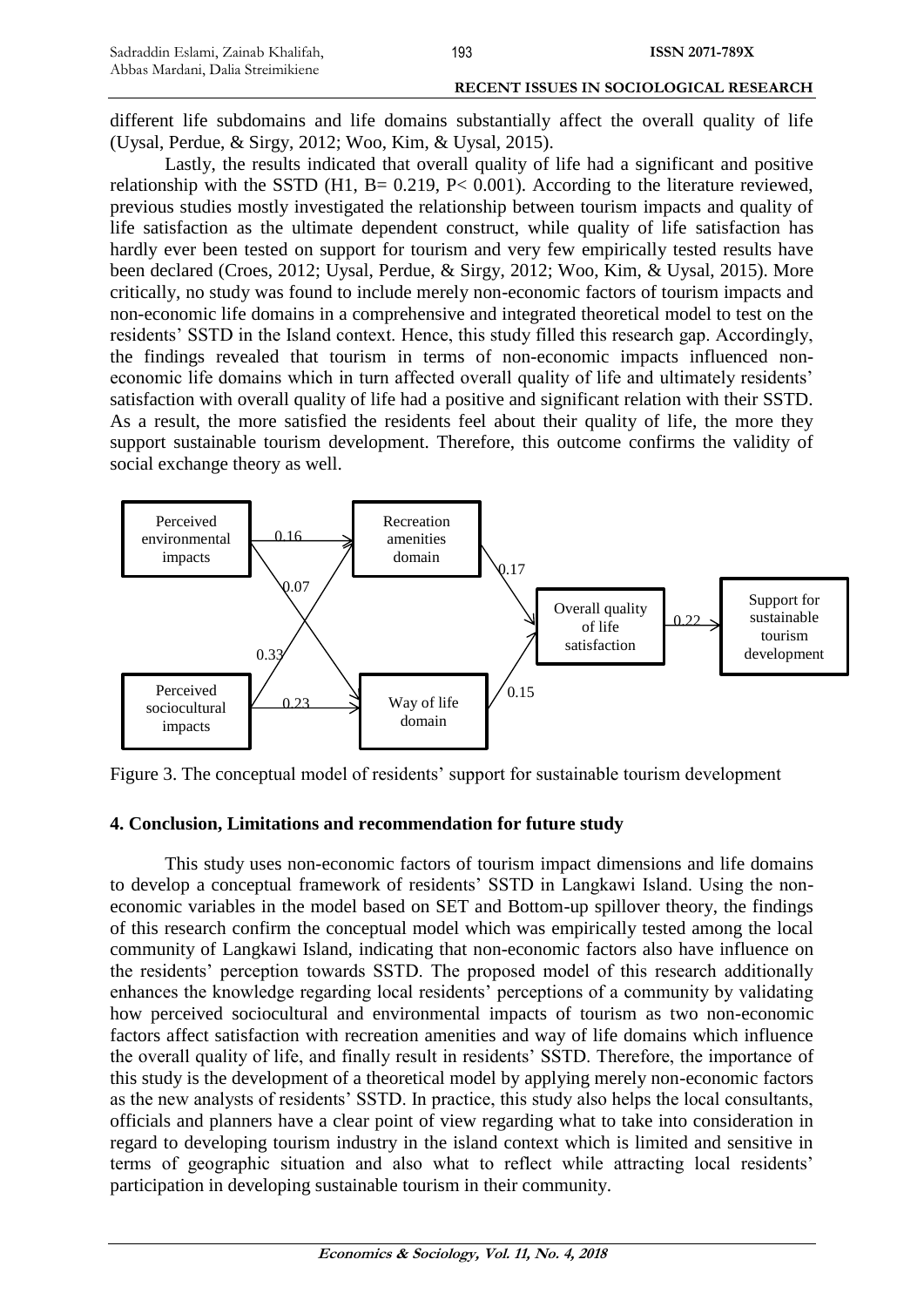Apart from the theoretical and empirical implications, this study has few limitations. First, the current study used only two non-economic life domains which may limit its findings. Future studies should integrate other non-economic life domains such as satisfaction with community pride, and emotional well-being to improve the predictive power of model. Moreover, since other destinations and Islands may have different levels of tourism development, geographic, demographic, cultural, and behavioral conditions, future studies may find different results of testing non-economic factors in those destinations which may not be consistent with the findings of this study. Therefore, to have a better validity of the current proposed theoretical framework with the application of non-economic variables, this study recommends that future studies examine this model in the other destinations where tourism is the main industry for the local community.

### **References**

- Andereck, K. L. & Nyaupane, G. P. (2011). Exploring the nature of tourism and quality of life perceptions among residents. *Journal of Travel Research*.
- Andereck, K. L., Valentine, K. M., Knopf, R. C. & Vogt, C. A. (2005). Residents' perceptions of community tourism impacts. *Annals of tourism research,* 32, 1056-1076.
- Andereck, K. L., Valentine, K. M., Vogt, C. A. & Knopf, R. C. (2007). A cross-cultural analysis of tourism and quality of life perceptions. *Journal of Sustainable Tourism,* 15, 483-502.
- Andereck, K. L. & Vogt, C. A. (2000). The relationship between residents' attitudes toward tourism and tourism development options. *Journal of Travel research,* 39, 27-36.
- Androniceanu, A. (2017). Hospital management based on the relationship between doctors and patients. *Administratie si Management Public*, 29, 41-53.
- Ap, J. (1992). Residents' perceptions on tourism impacts. *Annals of tourism Research,* 19, 665-690.
- Aref, F. (2011). The effects of tourism on quality of life: A Case Study of Shiraz, Iran. *Life Science Journal,* 8, 26-30.
- Assante, L. M., Wen, H. I., Lottig, K. & Hotels, S. (2010). An empirical assessment of residents' attitudes for sustainable tourism development: a case study of O 'ahu, Hawai'i. *Journal of Sustainability and Green Business,* 2, 27.
- Butler, R.W. (1999). Sustainable tourism: A state of the art review. *Tourism Geographies, 1*(1), 7–25.
- Chen, C.-F. & Chen, P.-C. (2010). Resident attitudes toward heritage tourism development. *Tourism Geographies,* 12, 525-545.
- Croes, R. (2012). Assessing tourism development from Sen's capability approach. *Journal of Travel Research,* 51, 542-554.
- Fallon, L. D., & Kriwoken, L. K. (2003). Community involvement in tourism infrastructure: the case of the Strahan Visitor Centre, Tasmania. *Tourism Management*, 24, 289e308.
- Gu, H. & Ryan, C. (2008). Place attachment, identity and community impacts of tourism—the case of a Beijing hutong. *Tourism management,* 29, 637-647.
- Gursoy, D., Chi, C. G. & Dyer, P. (2009). An examination of locals' attitudes. *Annals of Tourism Research,* 36, 723-726.
- Gursoy, D., Chi, C. G. & Dyer, P. (2010). Locals' attitudes toward mass and alternative tourism: The case of Sunshine Coast, Australia. *Journal of Travel Research*.
- Gursoy, D. & Rutherford, D. G. (2004). Host attitudes toward tourism: An improved structural model. *Annals of Tourism Research,* 31, 495-516.
- Hair, J., Black, W., Babin, B., Anderson, R. & Tatham, R. (2010). Multivariate Data Analysis New Jersey: Pearson Prentice Hall.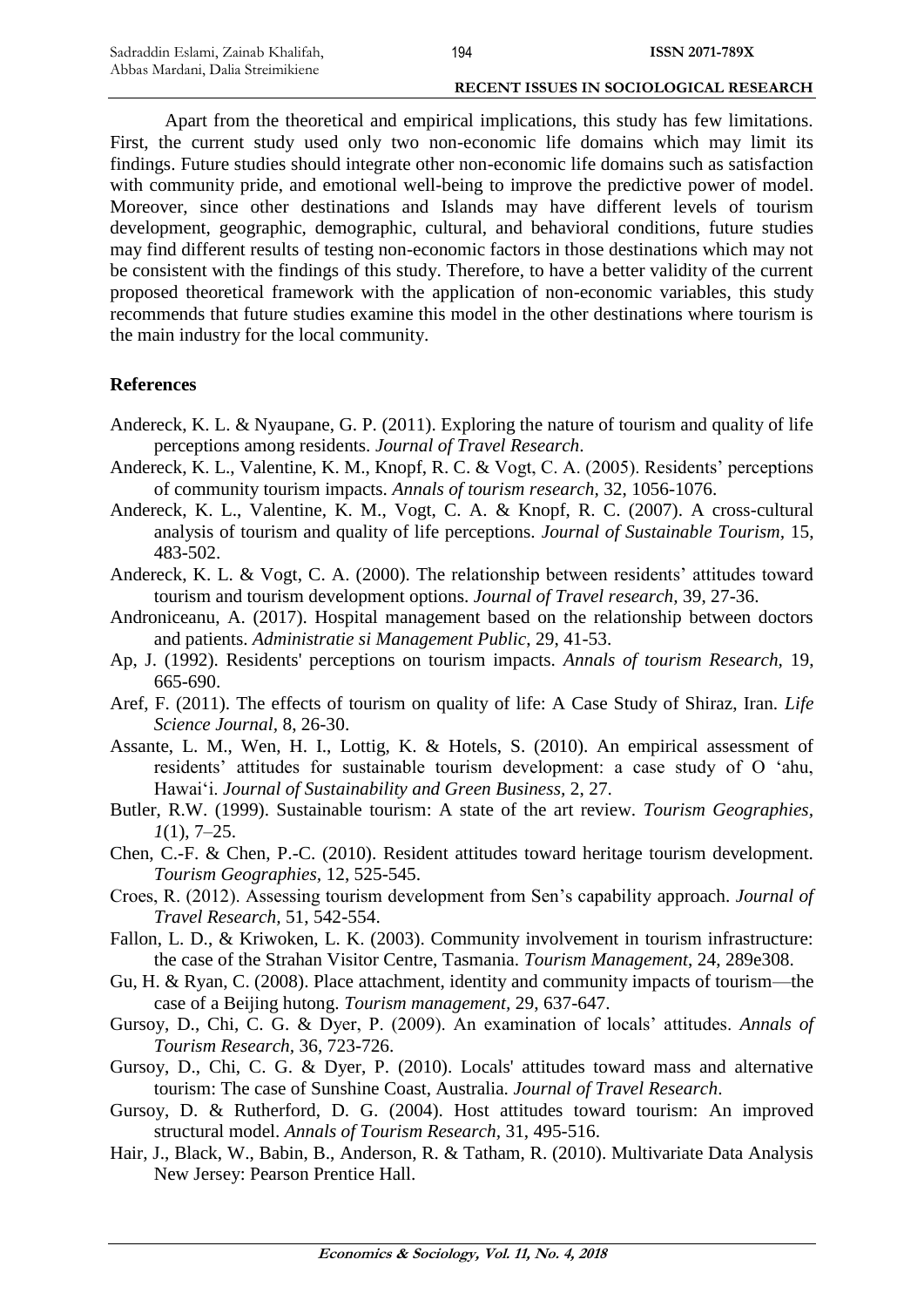- Hanafiah, M. H., Jamaluddin, M. R. & Zulkifly, M. I. (2013). Local Community Attitude and Support towards Tourism Development in Tioman Island, Malaysia. *Procedia-Social and Behavioral Sciences,* 105, 792-800.
- Homans, G. C. (1961). Social behavior: Its elementary forms. Wiley Publisher, 63, 6.
- Huong, P. M. & Lee, J.-H. (2017). Finding important factors affecting local residents' support for tourism development in Ba Be National Park, Vietnam. *Forest Science and Technology,* 13, 126-132.
- Irwana Omar, S., Ghapar Othman, A. & Mohamed, B. (2014). The tourism life cycle: an overview of Langkawi Island, Malaysia. *International Journal of Culture, Tourism and Hospitality Research,* 8, 272-289.
- Istvan O. Egresi & Fatih Kara (2016). Residents' attitudes to tourists visiting their mosques: a case study from Istanbul, Turkey, *Journal of Tourism and Cultural Change*, 1747-7654.
- Jeon, M. M., Kang, M. M. & Desmarais, E. (2014). Residents' perceived quality of life in a cultural-heritage tourism destination. *Applied Research in Quality of Life*, 1-19.
- Jurowski, C., Uysal, M. & Williams, D. R. (1997). A theoretical analysis of host community resident reactions to tourism. *Journal of travel research,* 36, 3-11.
- Kayat, K. (2002). Power, social exchanges and tourism in Langkawi: Rethinking resident perceptions. *International Journal of Tourism Research,* 4 (3), 171-191.
- Kibicho, W. (2004). Community tourism: A lesson from Kenya's coastal region. *Journal of Vacation Marketing,* 10, 33-42.
- Kim, K. (2002). The effects of tourism impacts upon quality of life of residents in the community. Virginia Polytechnic Institute and State University.
- Kim, K., Uysal, M. & Sirgy, M. J. (2013). How does tourism in a community impact the quality of life of community residents? *Tourism Management,* 36, 527-540.
- Kline, R. B. (2010). Principles and practice of structural equation modeling, Guilford press.
- Ko, D.-W. & Stewart, W. P. (2002). A structural equation model of residents' attitudes for tourism development. *Tourism management,* 23, 521-530.
- Kot, S. (2018). Sustainable supply chain management in small and medium enterprises. Sustainability, 10 (4), art. no. 1143
- Lee, T. H. (2013). Influence analysis of community resident support for sustainable tourism development. *Tourism Management,* 34, 37-46.
- Luekveerawattana, R. (2018). Key factors affecting of tourists' decisions to stay at environmental friendly hotels. Polish Journal of Management Studies, 17 (2), 148-157.
- Marzuki, A. (2008). Decision making and community participation: A case study of the tourism industry in Langkawi. *Turizam: znanstveno-stručničasopis,* 56, 227-241.
- Marzuki, A. (2011). Resident attitudes towards impacts from tourism development in Langkawi Islands, Malaysia. *World Applied Sciences Journal,* 12, 25-34.
- McGehee, N. G. & Andereck, K. L. (2004). Factors predicting rural residents' support of tourism. *Journal of Travel Research,* 43, 131-140.
- Mihalic, T., Segota, T., KnezevicCvelbar, L. & Kuscer, K. (2016). The influence of the political environment and destination governance on sustainable tourism development: a study of Bled, Slovenia. *Journal of Sustainable Tourism,* 24, 1489-1505.
- Mowforth, and M. Munt. (1998). Tourism and sustainability: new tourism in the Third World. London, Routledge.
- Nawijn, J. & Mitas, O. (2012). Resident attitudes to tourism and their effect on subjective well-being: The case of Palma de Mallorca. *Journal of Travel Research*, 51, 531-541.
- Neal, J. D., Sirgy, M. J. & Uysal, M. (1999). The role of satisfaction with leisure travel/tourism services and experience in satisfaction with leisure life and overall life. *Journal of Business Research,* 44, 153-163.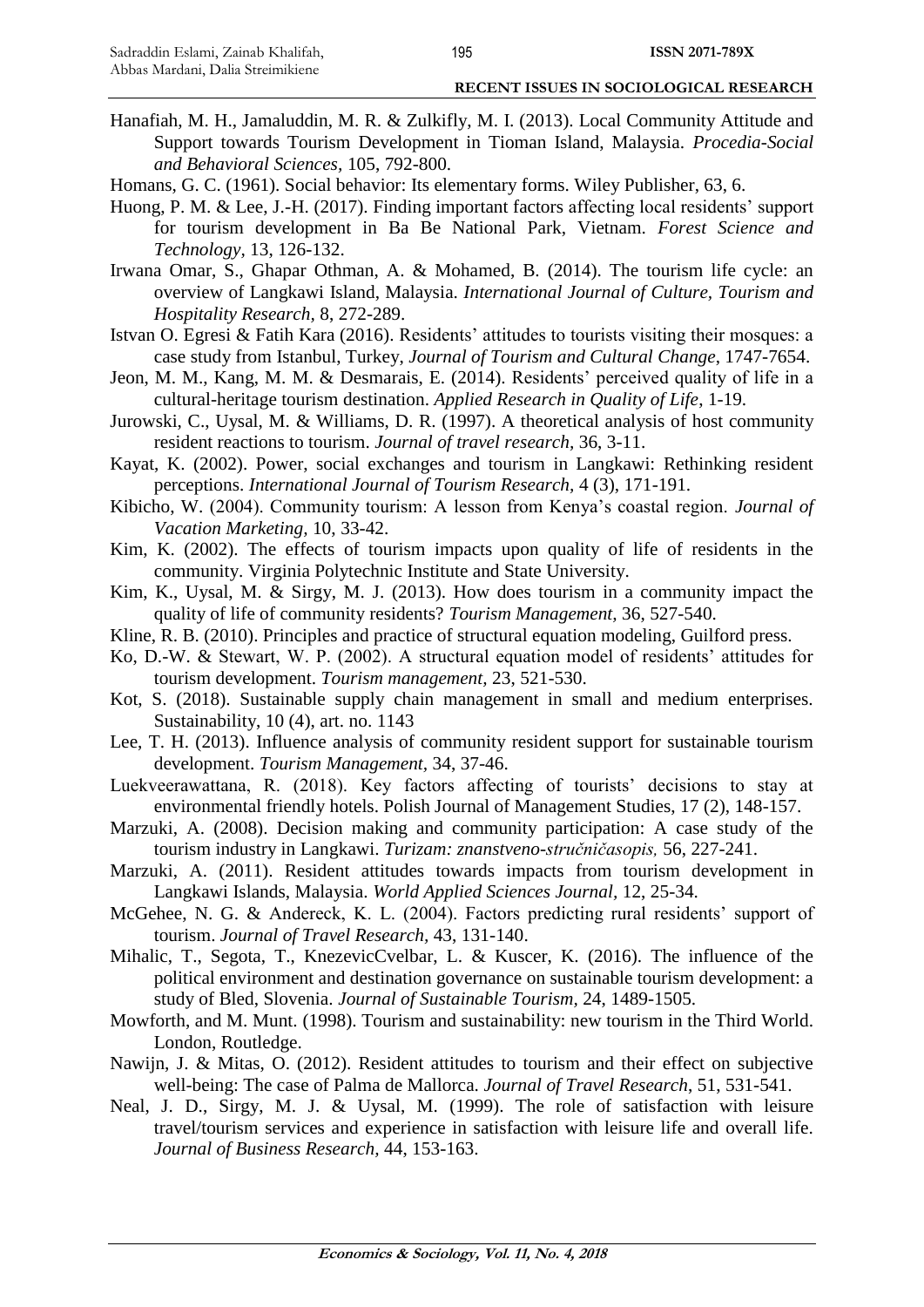- Northcote, J. & Macbeth, J. (2005). Limitations of Resident Perception Surveys for Understanding Tourism Social Impacts The Need for Triangulation. *Tourism Recreation Research,* 30, 43-54.
- Nicholas, L. N., Thapa, B. & Ko, Y. J. (2009). Residents' perspective of a world heritage site: The pitons management area, St. Lucia. *Annals of Tourism Research,* 36, 390-412.
- Niemczyk, A. (2015), Family Decisions on the Tourist Market, *Economics and Sociology*, Vol. 8, No 3, pp. 272-283. DOI: 10.14254/2071-789X.2015/8-3/19
- Nunkoo, R. & Gursoy, D. (2012). Residents' support for tourism: An identity perspective. *Annals of Tourism Research,* 39, 243-268.
- Nunkoo, R. & Ramkissoon, H. (2011a). Developing a community support model for tourism. *Annals of Tourism Research,* 38, 964-988.
- Nunkoo, R. & Ramkissoon, H. (2011b). Residents' satisfaction with community attributes and support for tourism. *Journal of Hospitality & Tourism Research,* 35, 171-190.
- Nunkoo, R. & Ramkissoon, H. (2012). Power, trust, social exchange and community support. *Annals of Tourism Research,* 39, 997-1023.
- Nunkoo, R., & So, K. K. F. (2016). Residents' support for tourism: Testing alternative structural models. *Journal of Travel Research,* 55, 847-861.
- Pejabat Daerah Langkawi (2011). Penduduk. Retrieved from http://pdlangkawi.blogspot.com/2011/03/penduduk.html.
- Perdue, R. R., Long, P. T. and Allen, L. (1990). Resident support for tourism development. *Annals of Tourism Research,* 17, 586-599.
- Perdue, R. R., Long, P. T. and Kang, Y. S. (1999). Boomtown tourism and resident quality of life: The marketing of gaming to host community residents. *Journal of Business Research,* 44, 165-177.
- Pjerotic, L. (2017). Stakeholder cooperation in implementation of the sustainable development concept: Montenegrin tourist destinations. *Journal of International Studies*, 10(2), 148-157. doi:10.14254/2071-8330.2017/10-2/11
- Puczko, L. & Ratz, T. (2000). Tourist and resident perceptions of the physical impacts of tourism at Lake Balaton, Hungary: Issues for sustainable tourism management. *Journal of Sustainable Tourism,* 8, 458-478.
- Ribeiro, M. A., Valle, P. O. d. & Silva, J. A. (2013). Residents' attitudes towards tourism development in Cape Verde Islands. *Tourism Geographies,* 15, 654-679.
- Ritchie, B. W., & Inkari, M. (2006). Host community attitudes toward tourism and cultural tourism development: The case of the Lewes District, Southern England. *International Journal of Tourism Research*, 8(1), 27–44.
- Shengrong Chen, Suosheng Wang & Honggang Xu (2017). Influence of Place Identity on Residents' Attitudes to Dark Tourism, *Journal of China Tourism Research*, 13, 338- 356.
- Shuaibu, M., & Oladayo, P. (2016). Determinants of human capital development in Africa: a panel data analysis. *Oeconomia Copernicana*, 7(4), 523-549. https://doi.org/10.12775/OeC.2016.030.
- Jun, SH., Pongsata, P., & Noh J. (2016). An Examination of Residents' Support for Tourism Development in Thailand". *Tourism Travel and Research Association: Advancing Tourism Research Globally,* 15.
- Sirgy, M. J. & Lee, D.-J. (2006). Macro measures of consumer well-being (CWB): a critical analysis and a research agenda. *Journal of Macromarketing,* 26, 27-44.
- Strielkowski, W. (2018). Heritage, screen and literary tourism. Tourism Management, 69, 537-537. doi: 10.1016/j.tourman.2018.07.004
- Strielkowski, W. (2017). Promoting Tourism Destination through Film-Induced Tourism: The Case of Japan. Market-Trziste, 29(2), 193-203. doi:10.22598/mt/2017.29.2.193

196